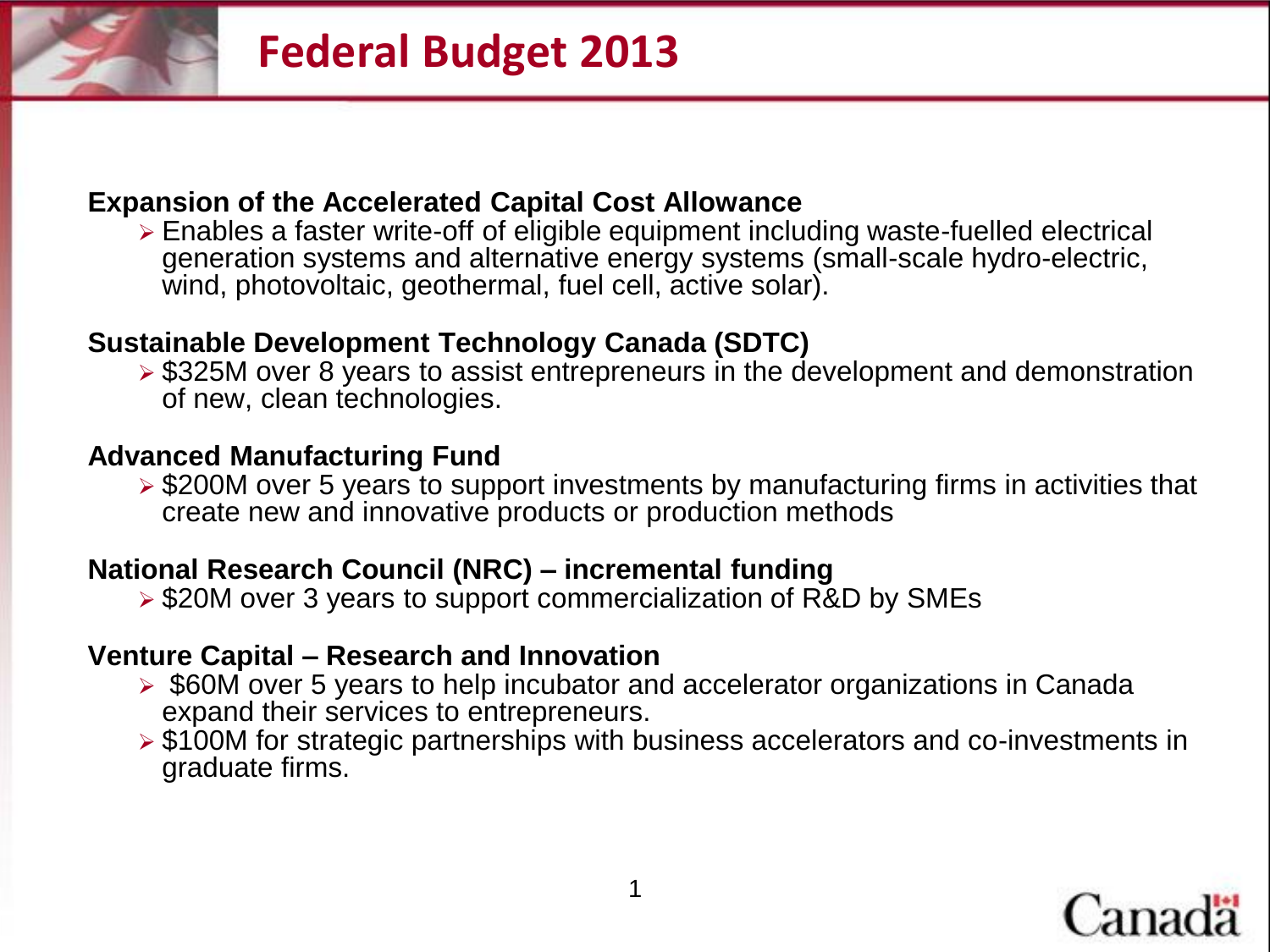

**The NRC is the Government of Canada's premier organization for research and development**

## **Refocused its internal investment structure around multi-year R&D initiatives with industry co-investors**

- **EX** Targeting significant outcomes that will benefit Canada and the economy
- $\triangleright$  Initiatives under consideration include energy storage and vehicle propulsion  $$ key markets for H2FC

# **NRC offers world-class capability for managing the technical risks of H2FC deployments**

## **NRC is proud of its long track record of helping Canada-based companies achieve an international lead in growing H2FC markets**

- $\triangleright$  Opportunity to enhance markets' understanding of the remaining technical risks
- Bolster Canadian supply chains for a vertically-sustainable industry sector

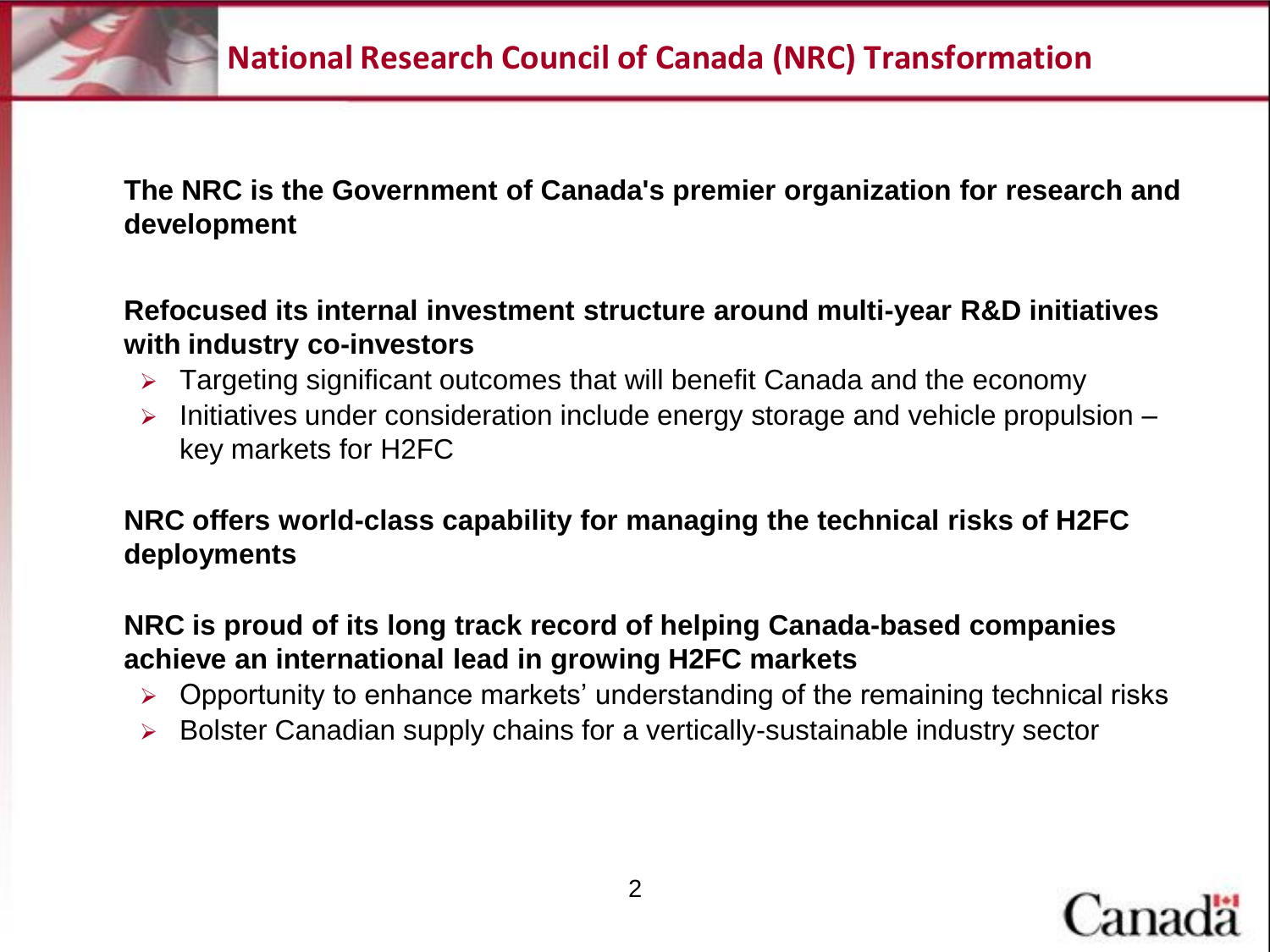

## **1. Techno-economic analysis of the Power-to-Gas concept**

- $\triangleright$  Commissioned a study for preliminary research on the feasibility of large scale H2 energy storage in two Canadian provinces
- $\triangleright$  Findings:
	- Complex regulatory frameworks in both jurisdictions (natural gas / electricity)
	- H2 storage will impact multiple stakeholders Utilities, system operators, regulators, independent power producers, energy storage operators
	- Stakeholders interested in the economic value « What's in it for me? »
	- Conservative culture in regards to the adoption of new technologies
	- Safety-conscious environment
- $\triangleright$  More detailed techno-economic analysis to follow in 2013
- **2. Business case analysis of alternative H2 generation and storage technologies in Canadian remote communities**
	- $\triangleright$  Assess the value proposition of new hybrid energy systems in Canada's north